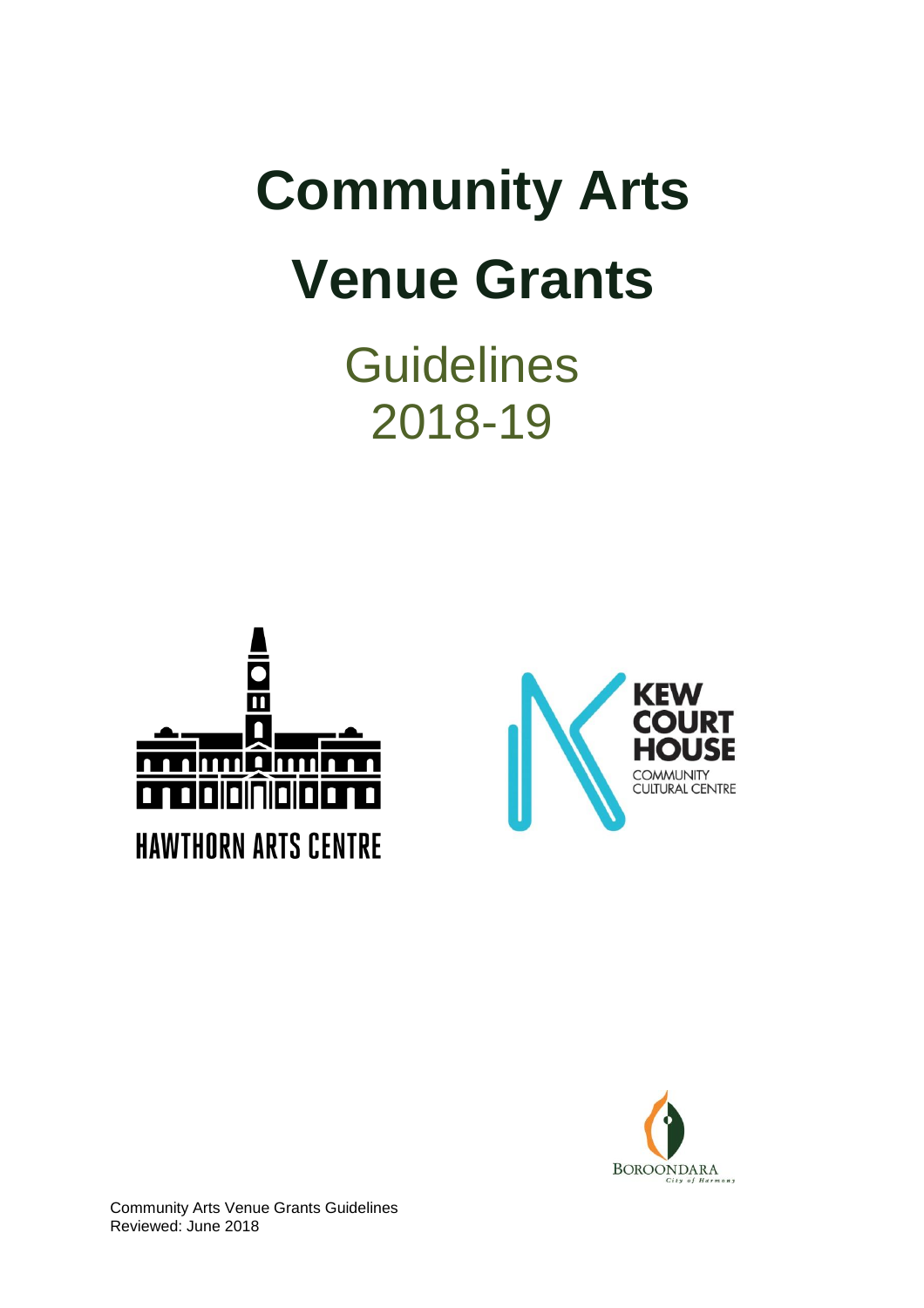## **Overview**

The Community Arts Venue Grants program provides in-kind support for use of Boroondara's two cultural venues: Hawthorn Arts Centre and Kew Court House. Boroondara-based community groups, organisations and individuals who meet the eligibility criteria are invited to apply. The grants program is offered throughout the financial year until all the funding is sufficiently allocated and acquitted.

# Eligibility Criteria

To be successful applicants must:

- Be based in Boroondara;
	- o Groups and organisations must satisfy at least two of the following:
		- Majority of meetings / rehearsals are held within Boroondara.
		- At least 75% of the members live in Boroondara.
		- The project activities deliver clear benefits to the Boroondara Community.
	- o Individuals must be:
		- residents of the City of Boroondara; and
		- applications of artistic nature.
- Be Not-For-Profit, as classified by the Australian Tax Office in the Income Tax Assessment Act (1936) (applicable only to groups and organisations).
- Hold current public Liability Insurance.
- Not received more than two Community Arts Venue Grants in the last two years.
- Not applied and been successful for the same project in the last year.

The following applicants will not be funded:

- Private, profit-making organisations (except for individuals presenting work of an artistic nature).
- Educational institutions and government departments.
- Events and functions run by:
	- o Individuals not presenting work of an artistic nature.
	- o Political or religious groups seeking to promote their core beliefs.
	- o Core purpose is to raise funds for a third party.
- Have not satisfactorily acquitted previous grants to Council.
- Retrospective bookings.

## The Venues

**The Hawthorn Arts Centre** features flexible spaces suited to a range of different events and functions. Serviced by an in-house caterer and a full-ticketing, the Centre offers exceptional service and event production delivery. **Kew Court House** is located in the heart of Kew Junction and is a perfect venue for intimate performances and events.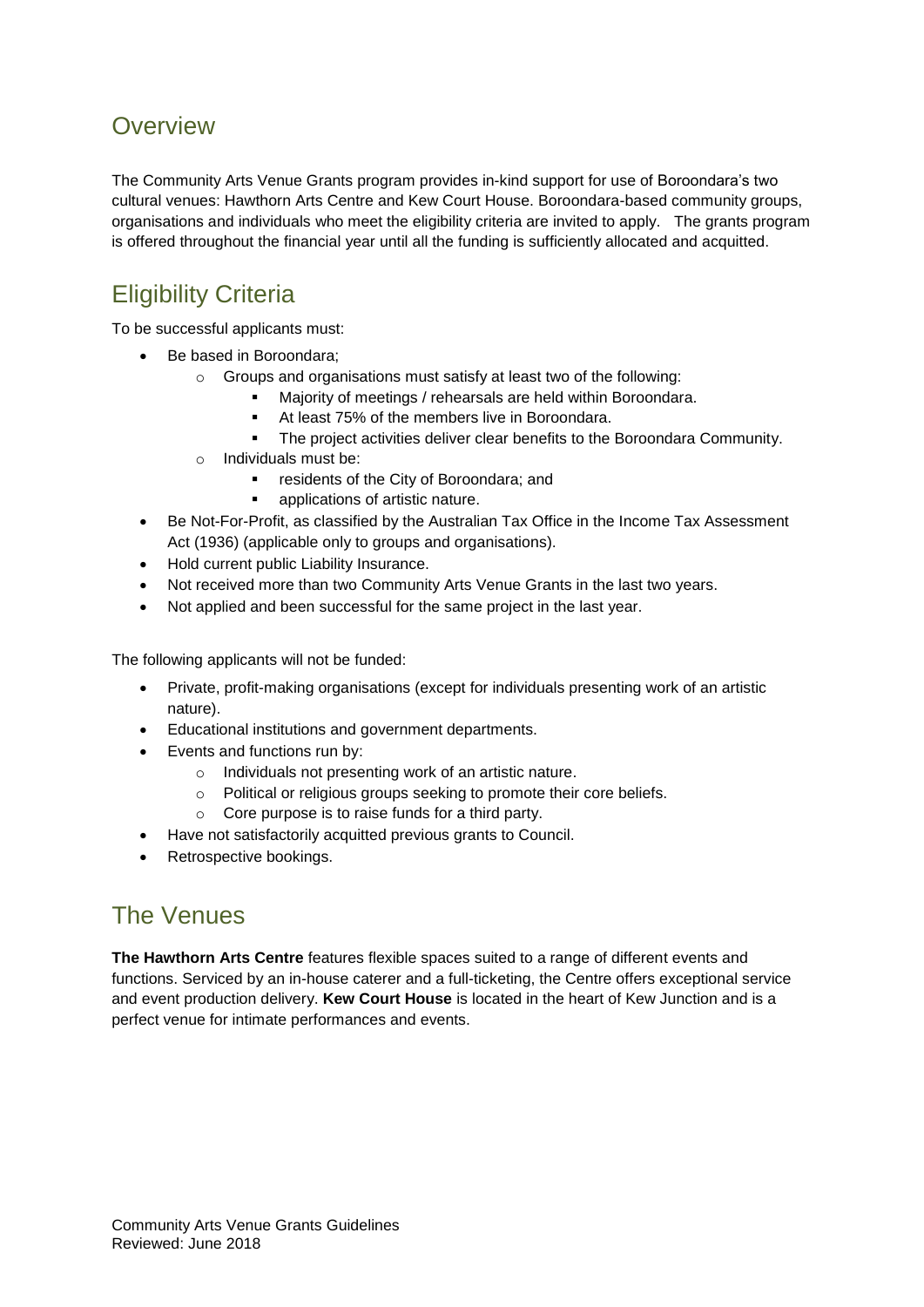## Spaces available

#### **Hawthorn Arts Centre**

| <b>Event Types</b><br><b>Space</b> |                                                                                                                                                                                                                                     | <b>Capacity</b>         |                         |                          | <b>Standard equipment</b>                                                                                                                 | <b>Grant provides</b>                                                                                           |  |
|------------------------------------|-------------------------------------------------------------------------------------------------------------------------------------------------------------------------------------------------------------------------------------|-------------------------|-------------------------|--------------------------|-------------------------------------------------------------------------------------------------------------------------------------------|-----------------------------------------------------------------------------------------------------------------|--|
|                                    |                                                                                                                                                                                                                                     | <b>Meeting</b><br>style | <b>Theatre</b><br>style | <b>Cocktail</b><br>style |                                                                                                                                           |                                                                                                                 |  |
| <b>Main Hall</b>                   | Presentations and<br>$\bullet$<br>Performances<br><b>Functions</b><br>$\bullet$<br>Conferences and Meetings<br>$\bullet$<br><b>Graduation ceremonies</b><br>$\bullet$<br>Large scale displays and<br>$\bullet$<br>trade exhibitions | 315                     | 411                     | 850                      | Standard lighting rig<br>$\bullet$<br>AV facilities including data projector with<br>$\bullet$<br>motorised screen and in house PA System | Maximum 8-hour<br>$\bullet$<br>booking<br>Up to four staff<br>$\bullet$<br>members included                     |  |
| Chandelier<br>Room                 | <b>Functions</b><br>$\bullet$<br><b>Conferences and Meetings</b><br>$\bullet$<br><b>Community Meetings and</b><br>$\bullet$<br>Programs<br>Performances and exhibitions<br>$\bullet$                                                | 100                     | 200                     | 150                      | AV facilities including data projector with<br>$\bullet$<br>motorised screen and in house PA System                                       | Maximum 4-hour<br>$\bullet$<br>booking<br>Up to two staff<br>$\bullet$<br>members included                      |  |
| Edward C.<br>Rigby Room            | Meetings<br>$\bullet$<br>Training sessions<br>$\bullet$<br>Self-catering permitted<br>$\bullet$                                                                                                                                     | 18                      | 40                      | 50                       | Nil<br>$\bullet$                                                                                                                          | Maximum 4-hour<br>$\bullet$<br>booking<br>One staff member<br>$\bullet$<br>included                             |  |
| Community<br>Arts Space            | Studio space with wet areas<br>$\bullet$<br>and washing facilities for<br>classes and workshops<br>Self-catering permitted                                                                                                          | 50                      | 120                     | 100                      | Workshop tables<br>$\bullet$                                                                                                              | Up to 8 hours, can<br>$\bullet$<br>be spread over<br>multiple days<br>One staff member<br>$\bullet$<br>included |  |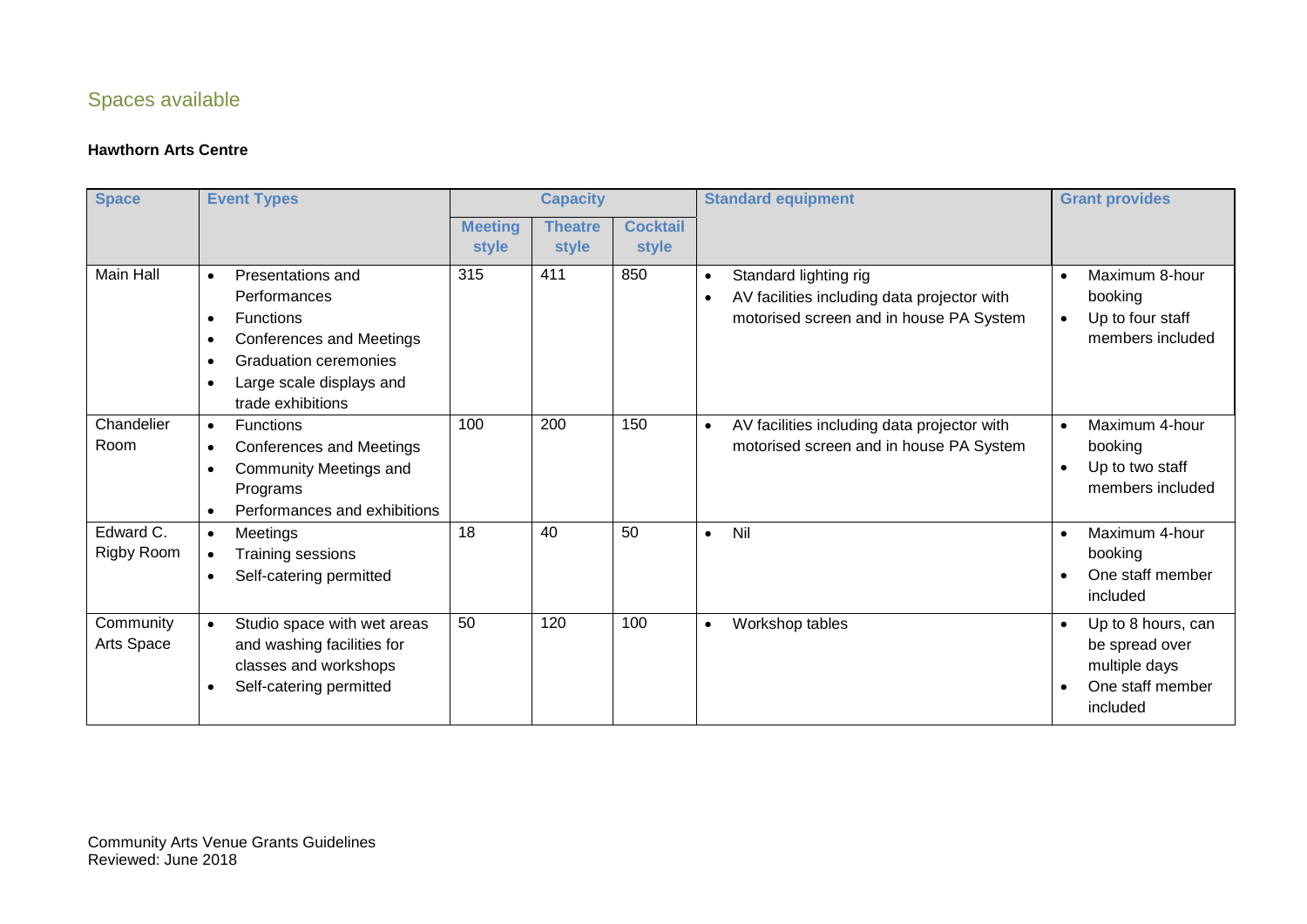| <b>Space</b>                           | <b>Event Types</b>                                                                                              | <b>Capacity</b>         |                         |                         | <b>Capacity</b><br><b>Capacity</b>                                                                                                                                                                                    |
|----------------------------------------|-----------------------------------------------------------------------------------------------------------------|-------------------------|-------------------------|-------------------------|-----------------------------------------------------------------------------------------------------------------------------------------------------------------------------------------------------------------------|
|                                        |                                                                                                                 | <b>Meeting</b><br>style | <b>Meeting</b><br>style | <b>Meeting</b><br>style |                                                                                                                                                                                                                       |
| The<br><b>Basement</b>                 | Performance / rehearsal<br>$\bullet$<br>space<br>Workshops<br>$\bullet$<br>Self-catering permitted<br>$\bullet$ | 40                      | 80                      | 100                     | Standard lighting rig<br>Up to 8 hours, can<br>$\bullet$<br>be spread over<br>In house PA system<br>$\bullet$<br>multiple days<br>One staff member<br>included                                                        |
| Dora Wilson<br>Room                    | Meetings<br>$\bullet$                                                                                           | 14                      | n/a                     | n/a                     | 42" LCD screen with input receiver for audio<br>Maximum 4-hour<br>$\bullet$<br>$\bullet$<br>and video<br>booking<br>One staff member<br>$\bullet$<br>included                                                         |
| <b>John</b><br><b>Beswicke</b><br>Room | Meetings<br>$\bullet$                                                                                           | 14                      | n/a                     | n/a                     | 42" LCD screen with input receiver for audio<br>Maximum 4-hour<br>$\bullet$<br>$\bullet$<br>and video<br>booking<br>One staff member<br>$\bullet$<br>included                                                         |
| Mayor's<br>Room                        | Meetings and functions<br>$\bullet$<br>Training sessions<br>$\bullet$                                           | 18                      | 30                      | 50                      | 65" LCD screen with input receiver for audio<br>Maximum 4-hour<br>$\bullet$<br>$\bullet$<br>and video<br>booking<br>One staff member<br>Lectern with microphone<br>$\bullet$<br>$\bullet$<br>included                 |
| The Chamber                            | Meetings and functions<br>$\bullet$<br>Training sessions<br>$\bullet$                                           | 40                      | 50                      | 70                      | AV facilities including data projector with<br>Maximum 4-hour<br>$\bullet$<br>$\bullet$<br>motorised screen and in house PA System<br>booking<br>One staff member<br>Lectern with microphone<br>$\bullet$<br>included |
| Zelman<br>Room                         | Meetings and functions<br>$\bullet$<br>Training sessions<br>$\bullet$                                           | 60                      | 80                      | 100                     | AV facilities including data projector with<br>Maximum 4-hour<br>$\bullet$<br>motorised screen and in house PA System<br>booking<br>One staff member<br>Lectern with microphone<br>$\bullet$<br>included              |
| Centre foyer                           | Exhibitions<br>$\bullet$                                                                                        | N/A                     | N/A                     | N/A                     | Maximum 4-hour<br>Hanging or display system<br>$\bullet$<br>booking<br>One staff member<br>included                                                                                                                   |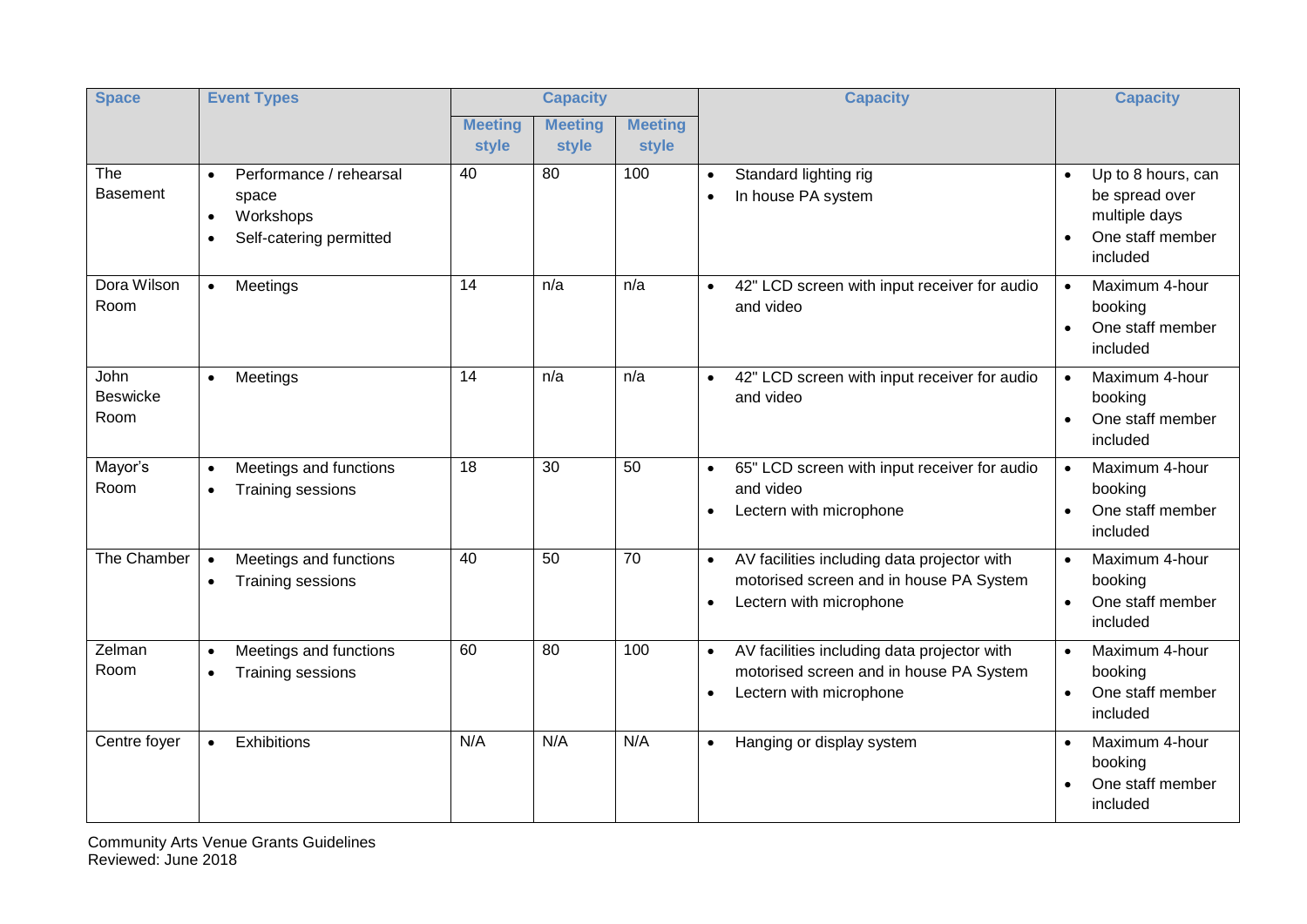#### **Kew Court House**

| <b>Space</b> | <b>Event Types</b>                                 | Capacity                |                         |                          | <b>Standard equipment</b>                                                                                                                                          |                                                                                             |
|--------------|----------------------------------------------------|-------------------------|-------------------------|--------------------------|--------------------------------------------------------------------------------------------------------------------------------------------------------------------|---------------------------------------------------------------------------------------------|
|              |                                                    | <b>Meeting</b><br>style | <b>Theatre</b><br>style | <b>Cocktail</b><br>style |                                                                                                                                                                    |                                                                                             |
| Just Theatre | Performances<br>Meetings and functions<br>Seminars | $18 - 24$               | 80                      | 100                      | Standard lighting rig<br>AV facilities including data projector with<br>motorised screen and in house PA System<br>Removable stage (5400mm wide by<br>2400mm deep) | Up to twelve<br>hours, across<br>maximum two<br>days<br>Up to two staff<br>members included |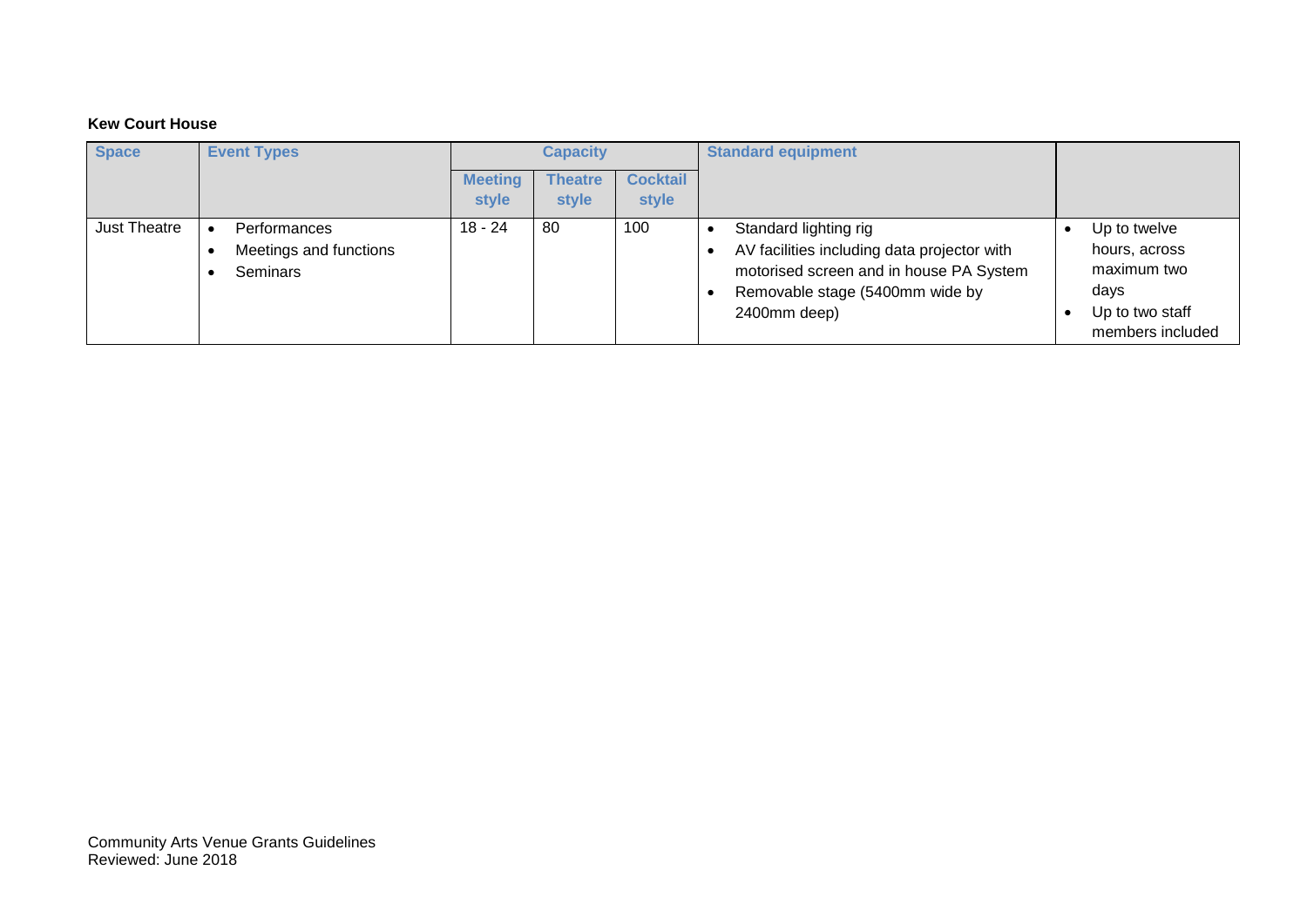## Booking Conditions

#### **Access to subsidised hire and staffing rates**

Applicants might be eligible for the subsidised hire and staffing rates. For full details on the eligibility criteria for subsidised rates, please call Boroondara Arts on 9278 4770.

#### **Staffing and Equipment**

Both cultural venues have minimum staffing requirements that are determined by the nature of the event or function. This is to ensure the safety of all people within the venue and to maintain venue security. If the number of staff required exceeds the number of staff included in the grant, additional staff costs will be charged to the hirer at the appropriate rate.

Any additional technical equipment beyond what is standard supply will be charged at the standard rate.

#### **Terms and Conditions of Hire**

All grant recipients, as hirers of the venue, will be required to sign a venue hire contract and adhere to the terms and conditions of hire including provision of all insurance requirements.

#### **Alternate Rooms (for Hawthorn Arts Centre bookings only)**

The room most suited to the prospective event will be arranged by negotiation and subject to availability. Should the prospective event be more suited to be held in the Mayor's Room, the Zelman Room or the Chamber, this will be arranged by negotiation and subject to availability. Please note, the Mayor's Room, Zelman Room or The Chamber are only available for events held Sunday to Wednesday, January through to September.

#### **Catering (for Hawthorn Arts Centre bookings only)**

Hawthorn Arts Centre's onsite caterer has exclusive rights to provide catering in specific rooms. For bookings in non-exclusive rooms, hirers are permitted to self-cater. These rooms include:

- Edward Rigby Room
- Community Arts Space
- The Basement

For all other rooms, catering must be supplied by the caterer. Eligible recipients will have access to the Community Menu (but are not limited to this menu option). Please note that catering charges incurred will not be covered by the grant.

#### **Marketing**

Please note that any marketing costs associated with the booking will not be covered by the grant.

#### **Venue Access**

Booking requests through the Community Arts Venue Grants Program is limited to allocate times in the year: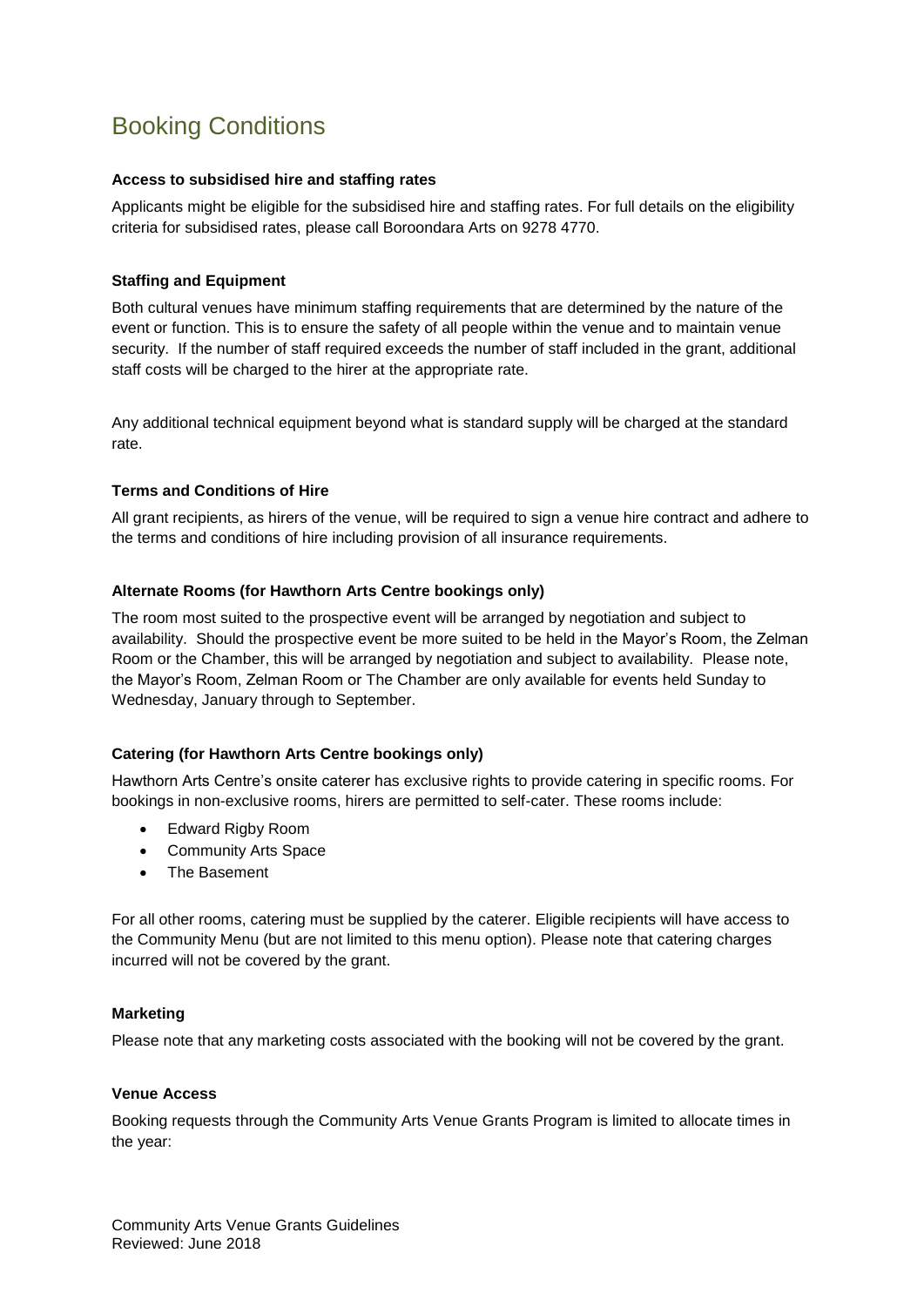- All rooms at Hawthorn Arts Centre are limited to Sunday through to Wednesday.
- Main Hall and Chandelier Room are only available January through to September.

To ensure that the maximum numbers of groups are able to access the Grants Program, applicants are only eligible to apply every two years.

All booking requests are subject to availability and are not guaranteed.

#### **Box Office Services**

All tickets for events held at the Hawthorn Arts Centre must be sold through the Hawthorn Arts Centre Box Office. A service fee applies to each ticket.

Box office services for events at Kew Court House are available on request.

## Grant Application Process

The Grants Program is offered throughout the financial year until all the funding is sufficiently allocated and acquitted.

Please allow six weeks from the date of application for the decision of the grant. **Please note - no grants will be approved or granted for events which happen within this timeframe.**

Below is the step-by-step guide for you to successfully apply for the grant.

#### STEP 1: Obtain a quote

Contact one of our Venue Facilities Officers, by email [arts@boroondara.vic.gov.au](mailto:arts@boroondara.vic.gov.au) or phone (03) 9278 4770 to:

- Discuss your project
- Confirm your eligibility
- Obtain a Community Arts Venue quote

When you request a quote, the Venue Facilities Officer will need to know specific details of your event, including:

- Event date
- Expected attendance
- Technical needs
- Times

Please allow for up to two business days to receive a quote.

#### STEP 2: Write your application

All applications are to be submitted through the online web portal SmartyGrants, and can be found here.

- You must register in SmartyGrants to submit your application.
- If you have registered in the past, you will already have a login and password.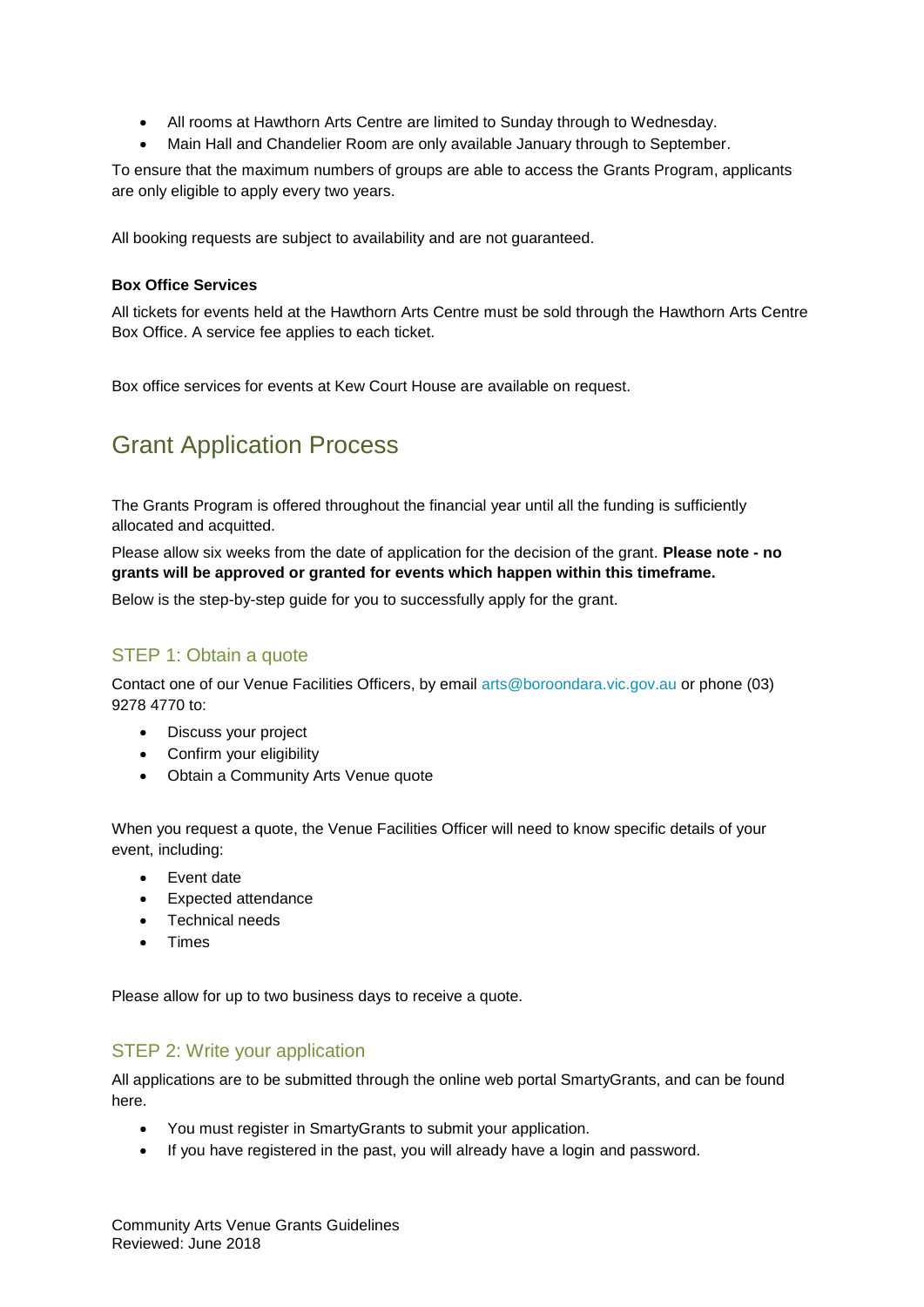In order to apply and submit your application you will need to provide the following documentation:

- Australian Business Number (ABN) or Australian Company Number (ACN)
- Evidence of Not-For-Profit status (if applicable)
- Venue quote.

There are five sections in the application which cover off the following:

#### **SECTION A: Organisation**

- Contact details
- Type of application
- Financial status
- **•** Governance

#### **SECTION B: Eligibility**

Evidence of how the group/individual is Boroondara based

#### **SECTION C: Assessment Criteria**

- Address three questions which will be scored out of 100.
- All applicants must receive a minimum of 75 to be successful

#### **SECTION D: Budget**

- Declaration of previous Community Arts Venue Grants
- Budgeted amount of whole project
- Uploading of Venue Quote

#### **SECTION E: Application Checklist**

- Application checklist
- Declaration
- Authorised representative's details.

For all enquiries on how to use SmartyGrants or to discuss your application, please contact our Cultural Development Officer, Bridget Flood on 9278 4770.

#### STEP 3: Submit your application

Once you have finished your application in SmartyGrants:

- Go to the 'Review and Submit' section of the application.
- If you would like to save or print a copy of your application, click on one of these options.
- Review your application
- Click on 'Submit'.

#### STEP 4: Awarding Grants

Decisions on your Grant application can take up to six full working weeks, please allow for this timeframe in your project planning phase. The assessment process includes:

1. Undertaking an eligibility check.